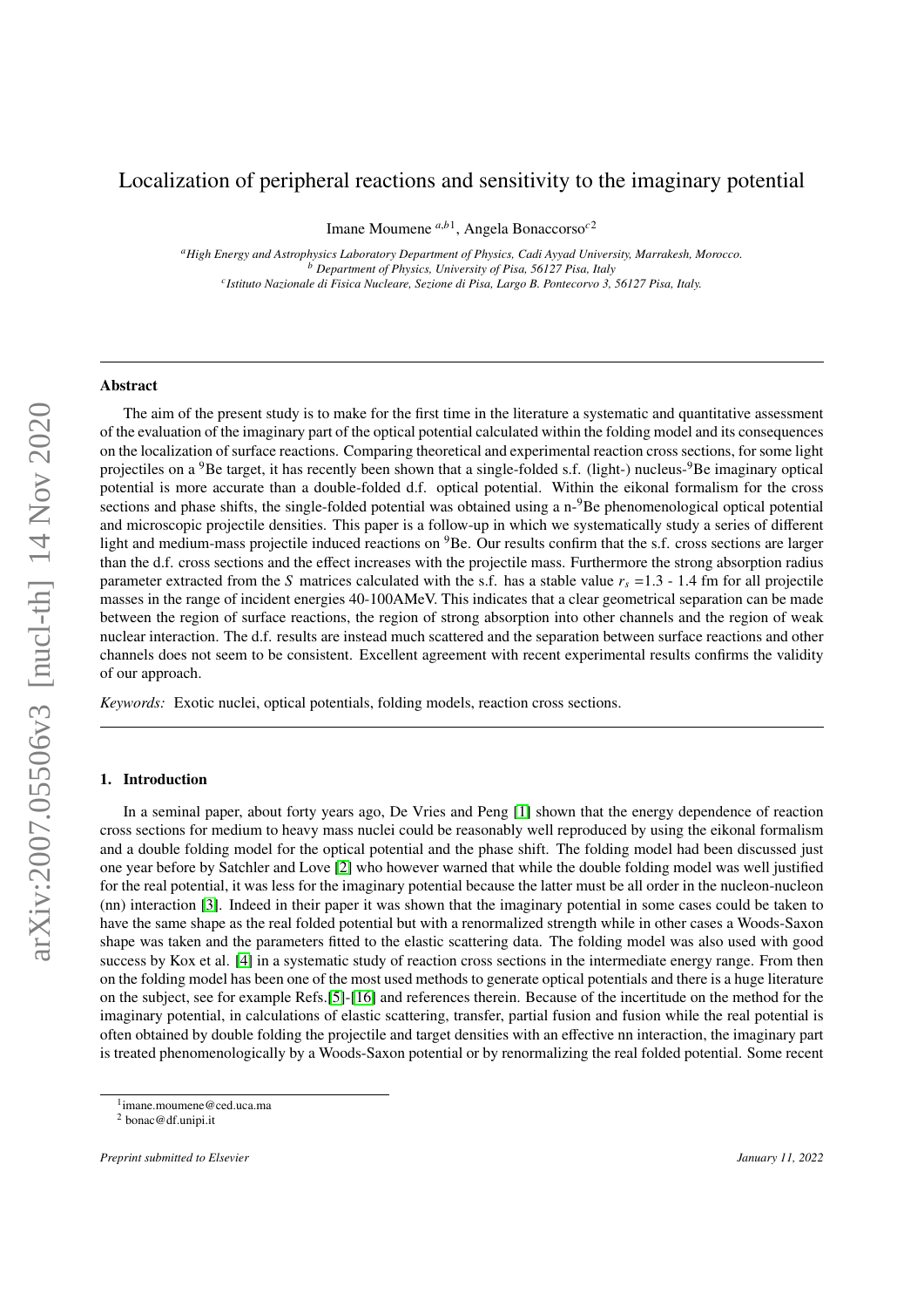models based on complex g-matrices overcome this problem and allow also for an accurate microscopic evaluation of the imaginary part [\[6,](#page-7-6) [7,](#page-7-7) [8\]](#page-7-8). Other authors [\[9\]](#page-7-9) have obtained the real potential from chiral effective field theory and then the imaginary potential using the dispersion relation. Furthermore since the advent of radioactive beams, measured total reaction cross sections have been often studied by the the Glauber model and the double folding model for the imaginary potential [\[17,](#page-7-10) [18,](#page-7-11) [19,](#page-7-12) [20,](#page-7-13) [21,](#page-7-14) [22\]](#page-7-15). Total reaction cross sections are relatively easy to measure and using the folding model one might hope to obtain information on the density distribution of the exotic nucleus projectile. On the other hand there would still be some sensitivity to the target density and the nn interaction.

<sup>9</sup>Be has been one of the most used targets in reactions with radioactive beams. It is very deformed [\[2\]](#page-7-1) and it has strong breakup channels. There exist an almost continuous series of neutron-9Be data as a function of the neutron incident energy. The optical potentials of Ref.[\[23\]](#page-7-16) were able to reproduce at the same time all those data, namely the total, elastic and reaction cross sections and all available elastic scattering angular distributions. Using such potential it has recently been shown that a single-folded s.f. (light)-nucleus-9Be imaginary optical potential is more accurate than a double-folded d.f. optical potential. Within the eikonal formalism for the cross sections and phase shifts, the single-folded potential was obtained using the n-<sup>9</sup>Be phenomenological optical potential [\[23\]](#page-7-16) and various microscopic projectile densities[\[24,](#page-7-17) [25\]](#page-7-18) for light projectiles such as <sup>9</sup>C, <sup>8</sup>Li and <sup>8</sup>B. This paper is a follow-up in which we systematically study a series of different light and medium mass projectile induced reactions on <sup>9</sup>Be, thus concentrating on the projectile mass dependence rather than on the energy dependence.

We hope to clarify the sensitivity of the results for reaction cross sections, *S* matrices and strong absorption radii to the method used to obtain the optical potential and the phase shifts. For all these reactions resumed in Table 1, our interest is to assess the interaction of the projectile with the target. In particular we wish to understand whether there is a clear and consistent way to determine geometrical parameters that can help determine the range of impact parameters for which surface reactions dominate the projectile-target interaction from regions in which the strong absorption regime applies. For example in the case of fusion and incomplete fusion on heavy targets the experimental localization of various reactions has been of fundamental importance in disentangling the reaction mechanisms [\[26,](#page-7-19) [27\]](#page-7-20).

In the following from the calculated *S* -matrices we obtain the values of the strong absorption radii and then the value of the strong absorption radius parameter. If the latter turns up to be an almost constant quantity as a function of the mass, then a geometrical model such as the eikonal model, at the energies where it is applicable, would stand on firm grounds because the region of strong and week absorption can be clearly identified as basically independent on the nuclear masses. The eikonal approach [\[28\]](#page-7-21) is used in this paper to obtain the phase shifts, *S* matrices and reaction cross sections. Most of the reactions discussed here are calculated at incident energies around 60A.MeV and just a few at smaller or larger energies. At small energy our calculations for the phase-shift are performed by substituting the impact parameter with the classical distance of closest approach [\[1,](#page-7-0) [29\]](#page-7-22).

To lend further support to our approach, at the end, similarly to what has ben done in Refs.[\[24,](#page-7-17) [25\]](#page-7-18), we compare the energy dependence of calculated cross sections to recent experimental values for a number of exotic nuclei.

#### 2. Reminder of eikonal formulae

As in Ref.[\[1\]](#page-7-0) we calculate the eikonal reaction cross section according to

$$
\sigma_R = 2\pi \int_0^\infty b \, db \, (1 - |S_{PT}(\mathbf{b})|^2) \tag{1}
$$

<span id="page-1-0"></span>where

<span id="page-1-1"></span>
$$
|\mathbf{S}_{PT}(\mathbf{b})|^2 = e^{2\chi_I(b)}\tag{2}
$$

is the probability that the projectile-target (PT) scattering is elastic for a given impact parameter **b**.

The imaginary part of the eikonal phase shift is given by

$$
\chi_I(\mathbf{b}) = \frac{1}{\hbar v} \int dz \, W^{PT}(\mathbf{b}, z) \tag{3}
$$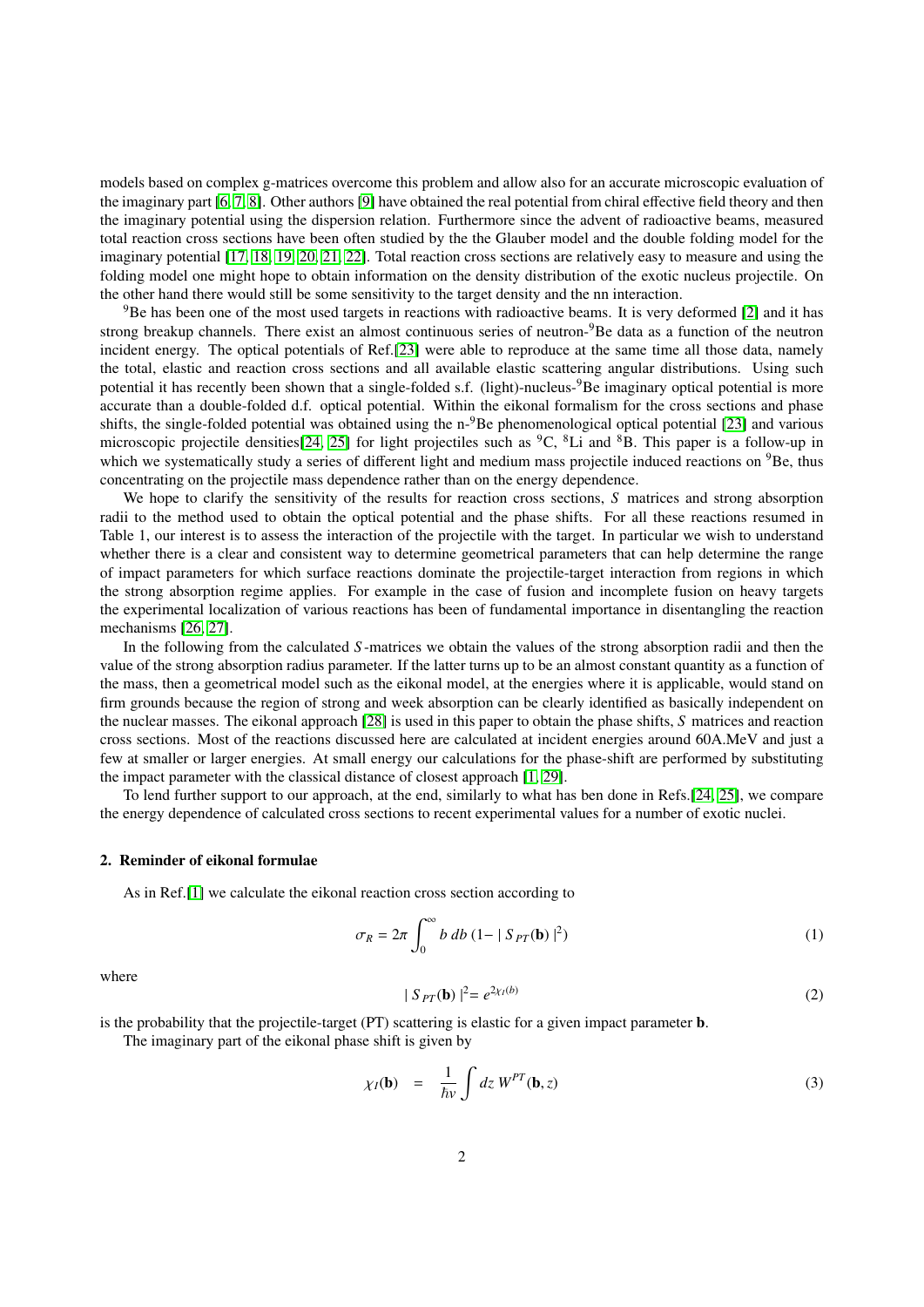where *v* is the projectile-target velocity of relative motion and  $W^{PT}$  is the negative defined imaginary part of the projectile-target optical potential. We shall use two methods to obtain  $W^{PT}$ . One is the single folded potential

<span id="page-2-1"></span>
$$
W_{s,f.}^{PT}(\mathbf{r}) = \int d\mathbf{b_1} W^{n}(\mathbf{b_1} - \mathbf{b}, z) \int dz_1 \, \rho_P(\mathbf{b_1}, z_1). \tag{4}
$$

given in terms of a nucleon-target (nT) optical potential  $W^{n}(r)$ , and the matter density  $\rho_P(\mathbf{b}_1, z_1)$  of the projectile. In the single-folding method used in this paper, the n-target potential will be taken as  $W_{ph}^{n}(r)$ , the imaginary part of the n+<sup>9</sup>Be phenomenological nucleon-target potential (AB) of Ref. [\[23\]](#page-7-16).

The second method defines a projectile-target potential by the double-folding method. In this case  $W_{d,f}^{PT}$  is obtained *d*. *from Hartree-Fock microscopic densities*  $\rho_{PT}(\mathbf{r})$  *for the projectile and target respectively and an energy-dependent nucleon-nucleon (nn) cross section*  $\sigma$ *, i.e.* nucleon-nucleon (nn) cross section  $\sigma_{nn}$ , i.e.,

<span id="page-2-0"></span>
$$
W_{d.f.}^{PT}(\mathbf{r}) = -\frac{1}{2}\hbar v \sigma_{nn} \int d\mathbf{b}_1 \rho_T(\mathbf{b}_1 - \mathbf{b}, z) \int dz_1 \rho_P(\mathbf{b}_1, z_1).
$$
 (5)

Note that Eq[.5](#page-2-0) can be given the same structure as Eq.[\(4\)](#page-2-1) by defining

<span id="page-2-2"></span>
$$
W_{\rho}^{nT}(\mathbf{r}) = -\frac{1}{2}\hbar v \sigma_{nn}\rho_T(\mathbf{r})
$$
\n(6)

a single-folded zero-range *n*-target imaginary potential. The  $W_p^{nT}$  potential of Eq.[\(6\)](#page-2-2) has the same range and profile as the target density because  $\sigma_{nn}$  is a simple scaling factor. On the other hand the phenomenological potential  $W_{ph}^{n}(r)$  to be used in Eq. (4) has a range and in particular a profile which represents the localizatio to be used in Eq.[\(4\)](#page-2-1) has a range and in particular a profile which represents the localization of the various n-target reactions (c.f. figures in Ref.[\[24,](#page-7-17) [25\]](#page-7-18)). With the potential of Eq.[\(5\)](#page-2-0), the phase shift becomes:

$$
\chi_I(\mathbf{b}) = -\frac{1}{2}\sigma_{nn} \int d\mathbf{b_1} \int dz \,\rho_T(\mathbf{b_1} - \mathbf{b}, z) \int dz_1 \,\rho_P(\mathbf{b_1}, z_1). \tag{7}
$$

At low energy (E*inc* <sup>&</sup>lt;40A.MeV), as suggested by [\[1,](#page-7-0) [29,](#page-7-22) [30\]](#page-7-23) we substitute the impact parameter <sup>b</sup> with the classical distance of closest approach  $d = b + \sqrt{b^2 + a_c^2}$  where  $a_c$  is the Coulomb length parameter.

A finite-range potential can also be defined as:

$$
W_{f,r}^{PT}(\mathbf{r}) = -\frac{1}{2}\hbar v \int d\mathbf{r}_1 d\mathbf{r}_2 \, \rho_P(\mathbf{r}_1) \, \rho_T(\mathbf{r}_2) v_{nn}(\mathbf{r}_1 + \mathbf{r} - \mathbf{r}_2) \tag{8}
$$

where  $v_{nn}$  can be a zero-range or a finite-range nucleon-nucleon interaction such as Gogny [\[31\]](#page-7-24) or M3Y [\[32\]](#page-7-25) or a phenomenological form. However, the imaginary parts obtained in this way need to be renormalized most of the time. For this reason we do not use such a method here.

The previous equations can be generalized in a obvious way in order to distinguish between the proton and neutron densities and the proton-neutron and proton-proton cross sections, using:  $\rho_P = \rho^p{}_P + \rho^p{}_P$ , and  $W_p^{nT}(\mathbf{r}) =$ <br><sup>1</sup> ky( $\sigma_e = \rho^p{}_P(n) + \sigma_e = \rho^q{}_P(n)$ ). This is the formalism followed in the gressent work. ρ  $-\frac{1}{2}\hbar v(\sigma_{np}\rho^p{}_T(\mathbf{r}) + \sigma_{pp}\rho^p{}_T(\mathbf{r}))$ . This is the formalism followed in the present work.<br>The strong-absorption radius R [30, 33] is obtained from the S-matrices calculation

The strong-absorption radius R*<sup>s</sup>* [\[30,](#page-7-23) [33\]](#page-7-26) is obtained from the S-matrices calculated according to Eq.[\(2\)](#page-1-0) as the radius where  $|S_{PT}(R_s)|^2 = \frac{1}{2}$ , and a "strong absorption radius parameter" r<sub>s</sub> can be extracted from

<span id="page-2-3"></span>
$$
R_s = r_s(E_{inc})(A_P^{1/3} + A_T^{1/3}).
$$
\n(9)

We will in the following refer to the previous formulae, this is why, although they are well known, we have resumed them here. In this way we have a set of quantities which define the geometry of the reactions in a transparent way and allow comparisons between different projectile-target combinations and incident energies.

In Ref.[\[24,](#page-7-17) [25\]](#page-7-18) we compared results obtained using different microscopic densities. We found that the Hartree-Fock densities reproduced better the experimental reaction cross section values. For this reason we will present here only results obtained using HF densities calculated with the code HFBTHO [\[34\]](#page-7-27) and the Skyrme interaction SkM\* [\[35\]](#page-7-28). We have also checked that using the Skyrme interaction SLY4 [\[36\]](#page-7-29) does not produce substantial differences in our findings. We use for  $\sigma_{p,p,p}$  the parametrization of Ref. [\[37\]](#page-7-30). In this paper we compare results obtained with the potential defined in Eq.[\(4\)](#page-2-1) and Eq.[\(5\)](#page-2-0).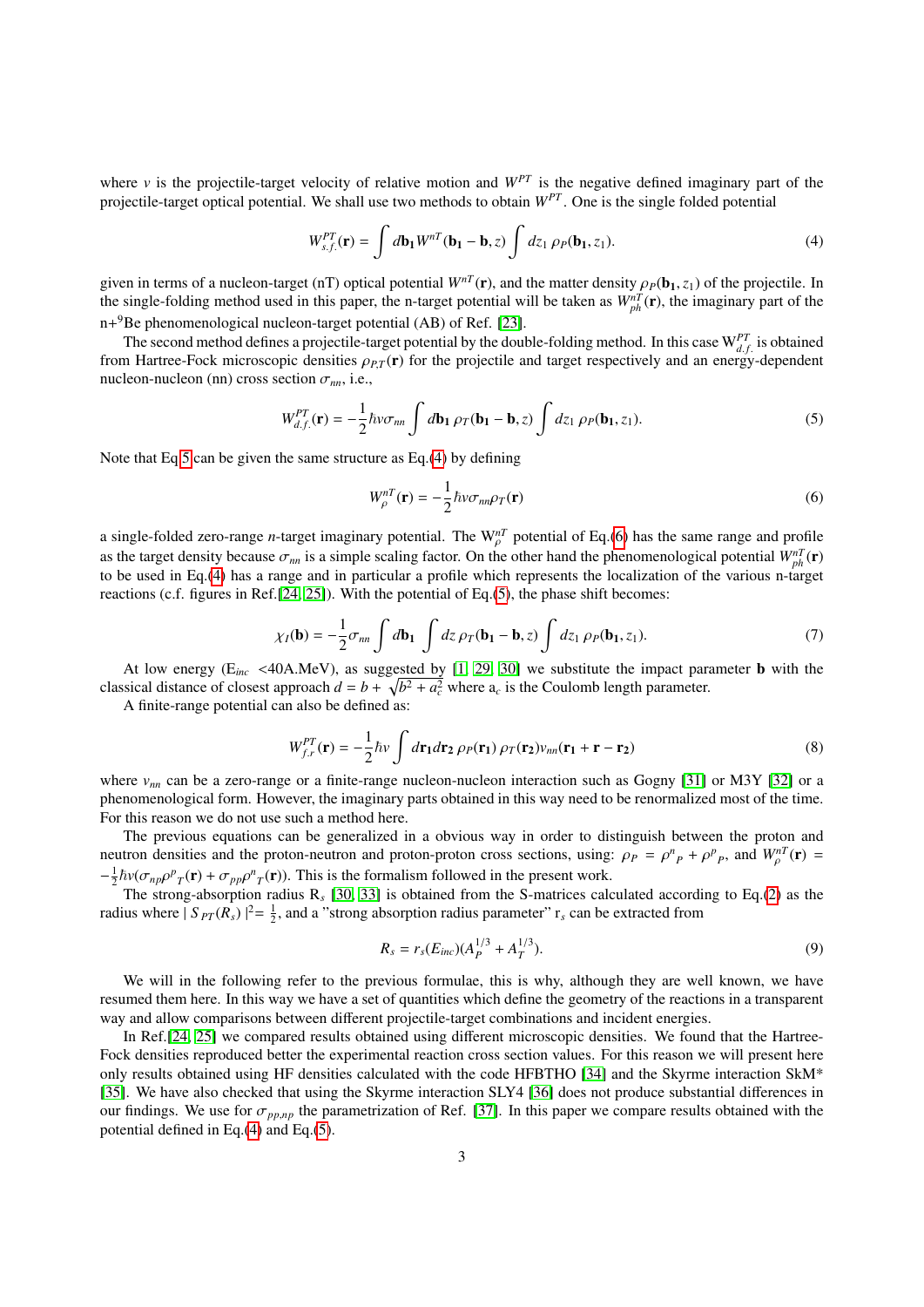

<span id="page-3-0"></span>Figure 1: (Color online) Reaction cross sections from Eq. (1). These include the double-folded d.f., red triangles and the single-folded s.f., blue crosses results. Orange circles for the experimental results around 60A.MeV from Table 1 and Fig.3. Mass number refers to the A*<sup>P</sup>* nuclei of Table 1.

### 3. Results

Fig[.1](#page-3-0) and Table 1 show the calculated reaction cross sections as a function of the projectile mass. They correspond to incident energies close to 60A.MeV. In Fig. [1](#page-3-0) the results of Eqs.[\(1](#page-1-1)[,4\)](#page-2-1), blue crosses, obtained by single-folding of the (AB)-potential [\[23\]](#page-7-16) with the HF projectile density are almost always larger than the double - folding cross sections from Eqs.[\(1](#page-1-1)[,5\)](#page-2-0), red triangles, again in agreement with what found in Ref.[\[25\]](#page-7-18). Notice that the systematics presented here is different than in Ref.[\[25\]](#page-7-18). There we studied the energy dependence of  $^9C + ^9Be$  scattering while here we are studying various systems  $A_p + {}^9Be$  in the range of incident energy per nucleon 40-100AMeV. In Table 1 we give the reaction cross sections on <sup>9</sup>Be (fourth column) of the nuclei indicated in the first column, incident energies per nucleon on the second column and strong absorption radius parameter (fifth column) from Eq.[\(9\)](#page-2-3). Results are given for the single folding and double folding methods as indicated in the third column.The sixth and seven columns contain the HF radii of the projectiles and HF radius parameter for the sake of completeness. All calculations have been made using the Skyrme interaction SkM\* [\[35\]](#page-7-28). Using the Skyrme interaction Sly4 [\[36\]](#page-7-29) leads to cross sections larger by 1% in the single folding calculations while the results are unchanged in the double folding case. In both cases the strong absorption range parameter is unchanged.

From the obtained *S* matrices we extract the strong absorption radii according to  $|S_{PT}(R_s)|^2 = \frac{1}{2}$ . Then using Eq.[\(9\)](#page-2-3) we obtain the values of the r*<sup>s</sup>* parameter given in the fifth column of Table 1. They are also shown in Fig. [2.](#page-4-0) Red triangles are obtained from the calculations with the double-folded potentials while blue crosses are from the single-folded potentials as a function of the projectile-mass. It is very interesting to note that almost all s.f. results are concentrated in the range r*<sup>s</sup>* =1.3 -1.4 fm as predicted [\[30\]](#page-7-23) for heavy-ion reactions and always used in the past by us in analytical forms of the *S* matrix [\[17,](#page-7-10) [33\]](#page-7-26) of the type

<span id="page-3-1"></span>
$$
|S_{PT}|^2 = \exp(-ln2e^{(R_s-b)/a}).
$$
\n(10)

The results from d.f. potentials are more scattered. This is due in part to the sensitivity to the incident energy which is treated in a more approximate way, partially to a less accurate localisation of the n-target scattering. The two red triangles corresponding to  $r_s > 1.4$ fm from the d.f. calculation, are due to <sup>5</sup>Li and <sup>9</sup>C scattering around 30A.MeV, which is the smallest energy considered in this paper. The effect is less dramatic when using the (AB) potential and the single folding method for the target. Thus we note that in almost all cases the use of the phenomenological ntarget potential produces larger cross sections, cf. Fig[.1,](#page-3-0) and a localization of the projectile-target scattering at larger impact parameters than the double folding, as seen in Fig[.2.](#page-4-0) This is in agreement with what found in Ref.[\[25\]](#page-7-18) where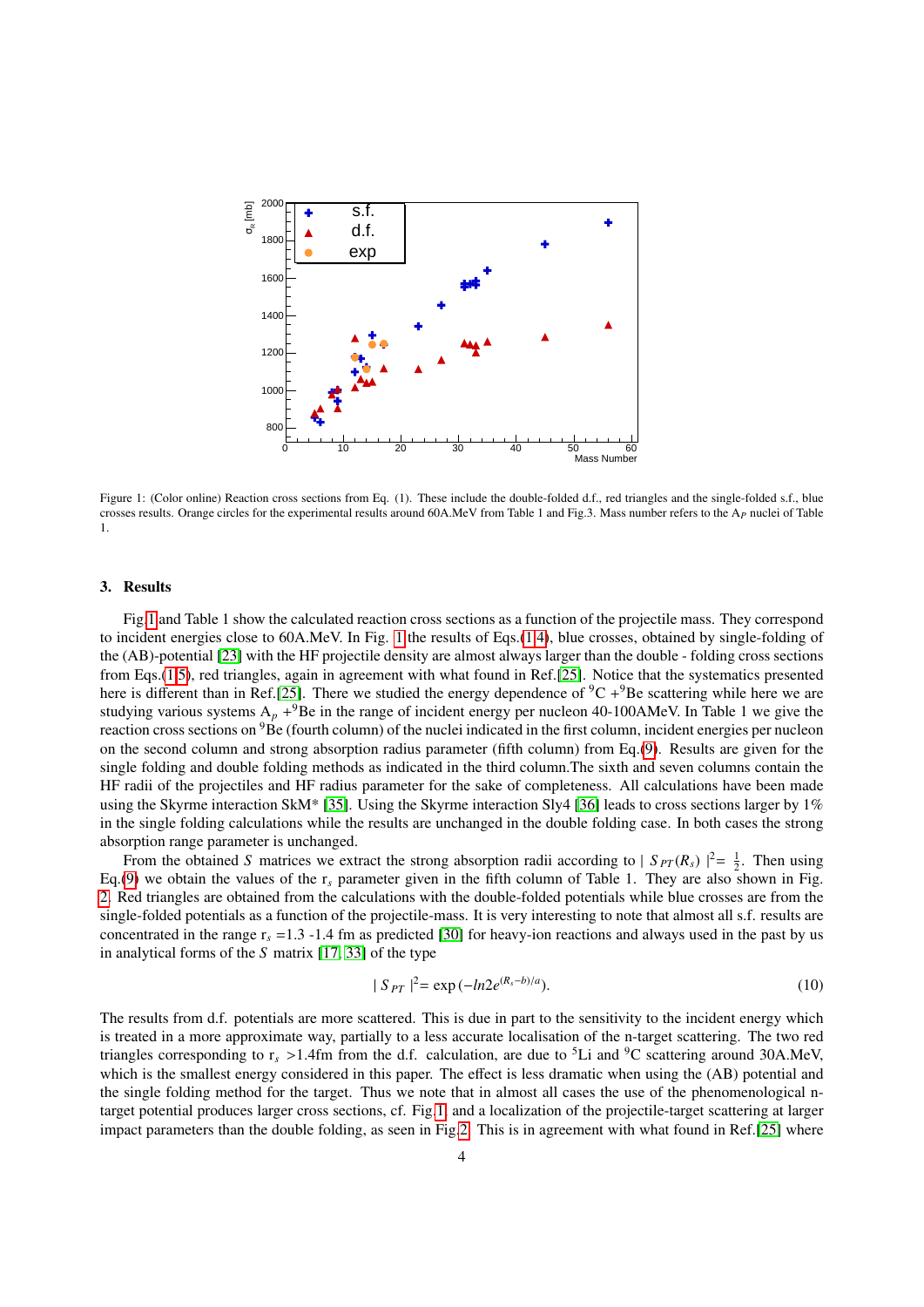

<span id="page-4-0"></span>Figure 2: (Color online) Values of the r<sub>s</sub> parameters as a function of the projectile-mass. They correspond to the strong absorption radii of Eq.[\(9\)](#page-2-3) from the *S* matrices. Red triangles from the the double-folded potentials, and blue crosses from the single-folded potentials. Green circles are the r*HF* parameter from Table 1. Orange symbols from the calculations relative to the data shown in Fig.3 around 60A.MeV.



<span id="page-4-1"></span>Figure 3: (Color online) Comparison of experimental cross sections and theoretical values. Red symbols <sup>12</sup>N [\[38\]](#page-7-31), blue symbols <sup>14</sup>C [\[39\]](#page-7-32), green symbols  ${}^{15}C$  [\[40\]](#page-7-33) and indigo symbols  ${}^{17}Ne$  [\[41\]](#page-8-0) as indicated in the captions. See text for details.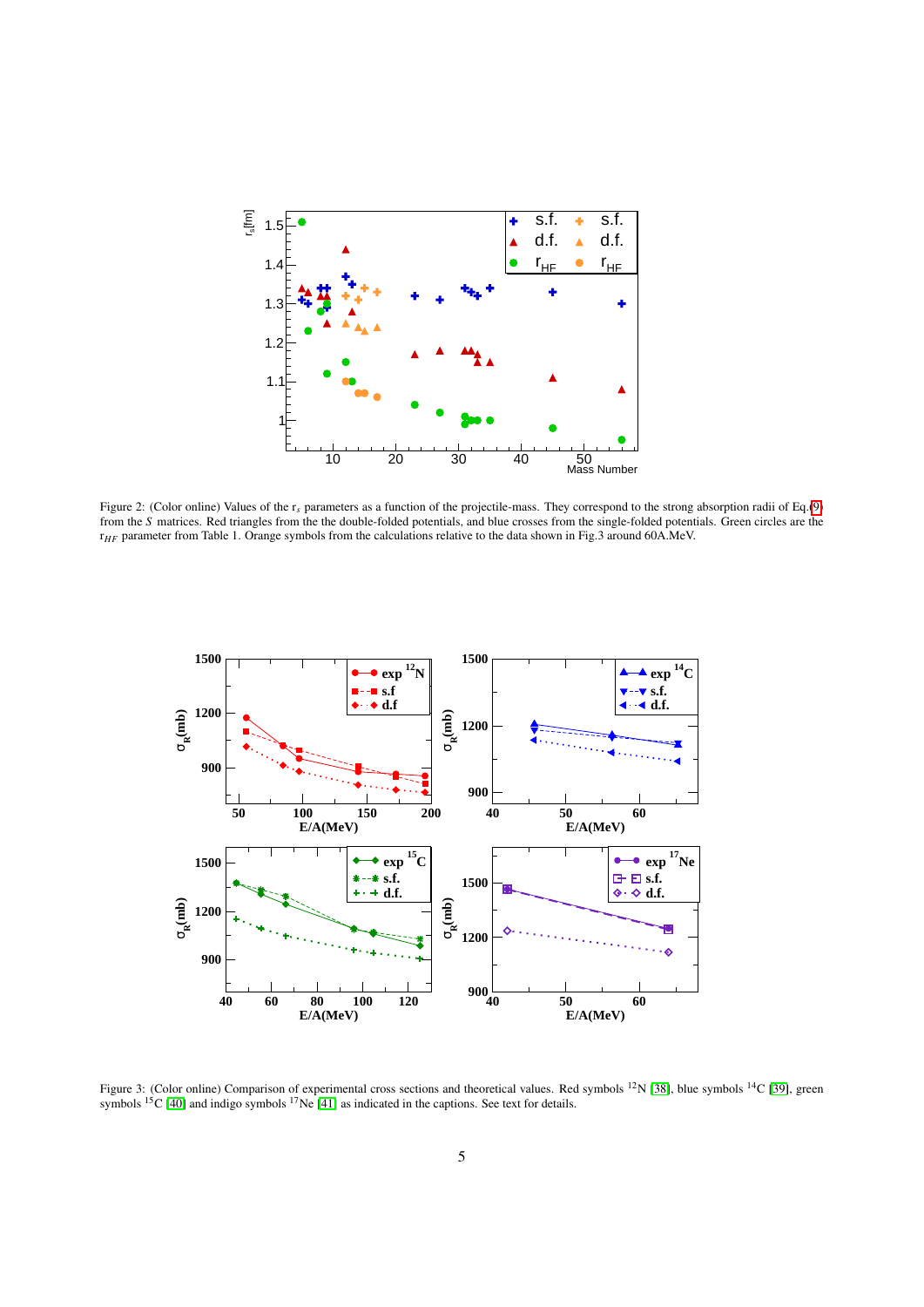

<span id="page-5-0"></span>Figure 4: (Color online) Energy dependence of the strong absorption radius parameter for some the calculations of Fig[.3:](#page-4-1) <sup>12</sup>N, red symbols and <sup>15</sup>C, green symbols. See text for details.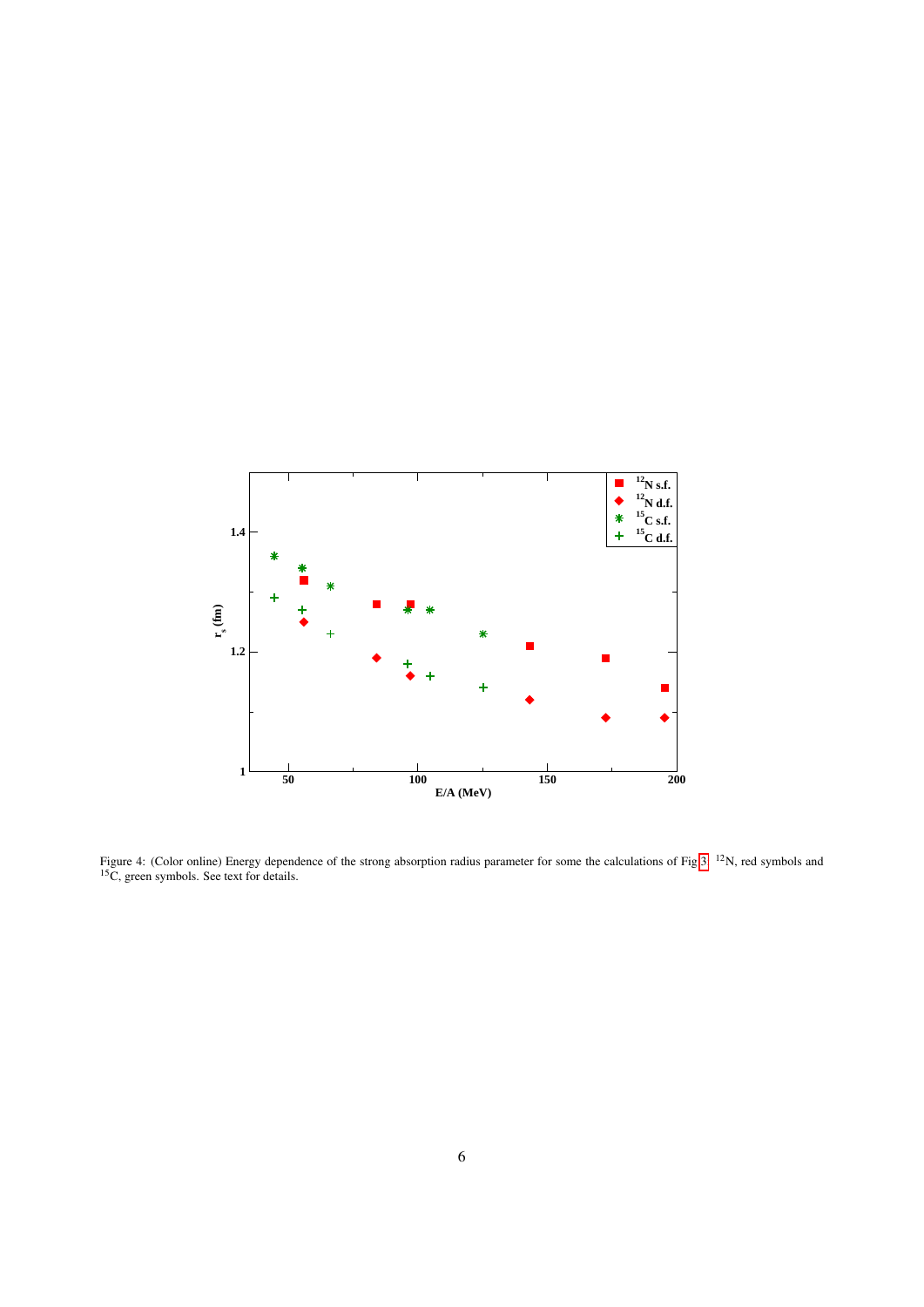we studied the  ${}^{9}C + {}^{9}Be$  scattering. It is due to the fact that the (AB) potential contains correctly all surface effects and energy dependence of the  $n+9$ Be scattering. Note that the  $9$ Be target is itself a weakly bound, strongly deformed nucleus. If the reaction cross sections are larger with the s.f. model it means that  $|S_{PT}(b)|^2$  is localized at larger impact parameters and thus will be the elastic scattering.

In Fig[.2](#page-4-0) and Table 1 we provide also for comparison and completeness the values of the radius-parameters of the HF densities, green points, for the given projectile nuclei, defined as  $R_{HF} = r_{HF} A^{1/3}$ . They are scattered around with respect to the projectile mass and then we cannot extract from them a uniform value of the  $r_{HF}$  radius parameter. This is due to the fact that the HF radius is obtained from the total density, sum of the proton and neutron densities which are very different for the nuclei studied here.

To give further strength to our results we present in Fig[.3](#page-4-1) a comparison of calculated and experimental total reaction cross section data from the literature for <sup>12</sup>Ni [\[38\]](#page-7-31), <sup>14,15</sup>C [\[39,](#page-7-32) [40\]](#page-7-33) and <sup>17</sup>Ne [\[41\]](#page-8-0) projectiles. These results confirm that the s.f. model gives always larger cross sections and much closer to the data than the d.f. model and an excellent agreement with the energy dependence. For the two lower energy cases in  $17$ Ne and  $15$ C we have added to our s.f. potential a small surface term of strength 0.38 and 0.40MeV and diffusivity a=2.01fm and a= 1.86 fm for <sup>15</sup>C and <sup>17</sup>Ne respectively. These values are deduced from the nucleon separation energy as discussed in Refs. [\[25,](#page-7-18) [42\]](#page-8-1). This small correction to the s.f. potential is useful to take into account the projectile nucleon breakup channel. For completeness the relevant quantities for these nuclei, corresponding to the cross sections at around 60A.MeV, are shown in Table 1 and in Figs[.1](#page-3-0)[,2](#page-4-0) with the orange symbols. It is very interesting to note than in both figures the results from the comparison with experimental data fall in within the purely theoretical systematic. Finally to make a connection with heavy-ion reaction reaction dynamics where the strong absorption regime has been widely studied and confirmed [\[30\]](#page-7-23), we present in Fig[.4](#page-5-0) the energy dependence of the strong absorption radius parameter  $r_s$  as extracted from the calculations shown in Fig[.3](#page-4-1) for the two nuclei  $^{12}$ Ni and 15C whose data span a large energy range. As expected the strong absorption radius parameter decreases when the energy increases. However in the range 50- 100AMeV its value as extracted from the single folding model is rather stable between 1.3-1.4fm. The values of r*<sup>s</sup>* extracted from the double folding model are all consistently smaller, between 1.2-1.3fm in the medium energy region.

# 4. Conclusions

In this paper we have made for the first time in the literature a systematic comparison of calculated reaction cross sections on a <sup>9</sup>Be target. Calculations are made via a s.f. vs. d.f. optical potential considering the strong absorption radius as a significative parameter to extract. From the results presented, in particular Fig. [2](#page-4-0) and Table 1 of this work it appears evident that the d.f. method, used to calculate optical potentials, phase shifts and *S* matrices, localises the overlap and elastic scattering between exotic projectiles and the <sup>9</sup>Be target at smaller distances than the s.f. method and with no consistent distinction between the surface region and the region of strong absorption. This produces smaller reaction cross sections on a  ${}^{9}$ Be target as can be seen in Figs[.1](#page-3-0)[,3.](#page-4-1) Also it appears that the radius parameter of the (HF) densities shows strong variations as a function of projectile mass and the difference in the number of neutrons and protons. In our opinion, this could make it a doubtful quantity for systematic reaction studies. Furthermore, because of the not consistent localization of surface reactions, results might suggest unrealistic and unphysical correlations in the analysis of experimental data.

On the other hand the s.f. model has provided very stable values of the strong absorption radius parameter  $r_s = 1.3$ - 1.4 fm in the range of incident energies around 60 AMeV, indicating that the s.f. model is more reliable than the d.f. model in practical applications while being also better justified from a fundamental point of view as the n-target phenomenological interaction contains all order effects. Small variations between the two values are due to the energy dependence of the cross sections. This has been elucidated by extracting the energy dependence of the radius parameter from the analysis of experimental data. Also we suggest that a value around  $r<sub>s</sub>=1.4$  fm could be used in Eqs. [\(9](#page-2-3)[,10\)](#page-3-1) to estimate S-matrices, predict cross sections and plan future experiments. Finally the excellent agreement with recent experimental results presented in Fig[.3](#page-4-1) and the fact that the extracted r*<sup>s</sup>* values agree with the purely theoretical systematic confirms the validity and potentiality of our s.f. approach for future studies with rare isotope beams.

Excellent parametrizations of the n-nucleus potential exist also for heavy targets, for example the Mahaux and Sartor potential [\[43\]](#page-8-2) or in general global parametrizations such as Koning and Delaroche [\[44\]](#page-8-3). The results presented here suggest that using them with an appropriate projectile density in a single folding procedure could provide more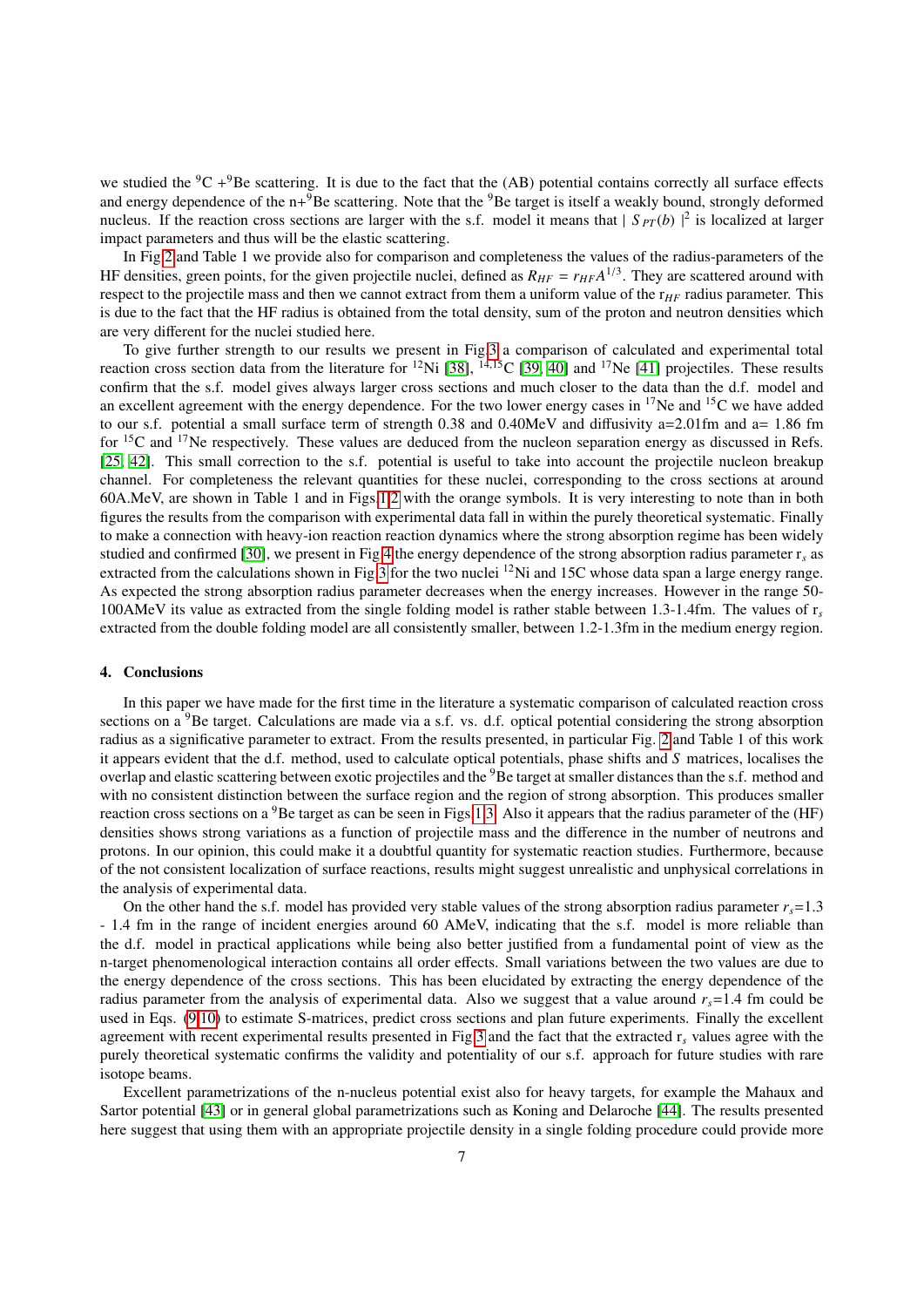realistic and better justified potentials than those obtained from a double-folding procedure. In the case of exotic nuclei projectiles one could isolate in a clearer and more accurate way the dependence of total reaction cross sections on the projectile density.

## Acknowledgements

We are very grateful to Prof. M. Fukuda and his group for providing us with the numerical values of their data and for allowing us to use some of them  $(14)$  before publication. This work was done while one of us (I.M.) was visiting the INFN, Sezione di Pisa and Department of Physics, University of Pisa. I.M. acknowledges the full financial support from the University of Pisa under scheme ERASMUS+ KA107 International Mobility. She is also grateful to Profs. M. Gaidarov and colleagues for allowing her to run and use results from the code HFBTHO[\[34\]](#page-7-27).

#### References

- <span id="page-7-0"></span>[1] R.M. De Vries, J.C. Peng, Phys. Rev. C 22 (1980) 1055.
- <span id="page-7-1"></span>[2] G.R. Satchler and W.G. Love, Phys. Rep. 55 183 (1979).
- <span id="page-7-2"></span>[3] H. Feshbach, Ann. Physics 5 (1958) 357.
- <span id="page-7-3"></span>[4] S. Kox et al., Phys. Rev. C35,1678 (1987)
- <span id="page-7-4"></span>[5] Chamon, L.C., Pereira, D., Hussein, M.S., Cândido Ribeiro, M.A., Galetti, D., Phys. Rev. Lett. 79, 5218 (1997).
- <span id="page-7-6"></span>[6] T. Furumoto, W. Horiuchi, M. Takashina, Y. Yamamoto, and Y. Sakuragi Phys. Rev. C 85, 044607 (2012).
- <span id="page-7-7"></span>[7] Takenori Sumi, Kosho Minomo, Shingo Tagami, Masaaki Kimura, Takuma Matsumoto, Kazuyuki Ogata, Yoshifumi R. Shimizu, and Masanobu Yahiro Deformation of Ne isotopes in the region of the island of inversion Phys. Rev. C 85, 064613 (2012) - Published 19 June 2012
- <span id="page-7-8"></span>[8] Shingo Tagami, Masaomi Tanaka, Maya Takechi, Mitsunori Fukuda, and Masanobu Yahiro Phys. Rev. C 101, 014620 (2020) - Published 28 January 2020
- <span id="page-7-9"></span>[9] V. Durant, P. Capel, and A. Schwenk Dispersion relations applied to double-folding potentials from chiral effective field theory Phys. Rev. C 102, 014622 (2020) - Published 31 July 2020
- [10] J. E. Perez Velasquez, N. G. Kelkar, and N. J. Upadhyay Phys. Rev. C 99, 024308 (2019) Published 11 February 2019
- [11] L. F. Canto et al., Phys. Rep. 596, 1 (2015).
- [12] M. Dupuis, E. Bauge, S. Hilaire, F. Lechaftois, S. Peru, N. Pillet and C. Robin Eur. Phys. J. A (2015) 51: 168 ´
- [13] V. Lapoux and N. Alamanos, Eur. Phys. J. A (2015)51:91.
- [14] Dao T. Khoa, Nguyen Hoang Phuc, Doan Thi Loan,and Bui Minh Loc, Phys. Rev. C94, 034612 (2016)
- [15] B. Mukeru, M. L. Lekala, J. Lubian and L. Tomio, Nucl. Phys. A 996, 121700 (2020).
- <span id="page-7-5"></span>[16] N.Keeley, R.Raabe, N.Alamanos, J.L.Sidac, Progr. Part. and Nucl. Phys. 59, 579 (2007). Prog.Part.Nucl.Phys.59:579-630,2007
- <span id="page-7-10"></span>[17] Angela Bonaccorso, *Direct Reaction Theory for Exotic Nuclei: An introduction via semiclassical methods*,
- Progress in Particle and Nuclear Physics, 101(2018) 1-54, and references therein.
- <span id="page-7-11"></span>[18] Isao Tanihata, Herve Savajols, Rituparna Kanungo, Prog. Part. Nucl. Phys. 68 (2013) 215.
- <span id="page-7-12"></span>[19] A. Ozawa et al., Nucl. Phys. A 691, 599 (2001). A. Ozawa, AIP Conf. Proc. 865, 57 (2006); http://dx.doi.org/10.1063/1.2398828
- <span id="page-7-13"></span>[20] M. Fukuda et al., private communication, also D. Nishimura et al., Osaka Univ. Lab. of Nuclear Studies (OULNS) Annual Report 2006, 37.
- <span id="page-7-14"></span>[21] G. W. Fan et al., Phys. Rev. C 90, 044321 (2014).
- <span id="page-7-15"></span>[22] M. Fukuda et al., Nucl. Phys. A 656, 209 (1999).
- <span id="page-7-16"></span>[23] A. Bonaccorso and R. J. Charity, Phys. Rev. C 89, 024619 (2014).
- <span id="page-7-17"></span>[24] A. Bonaccorso, F. Carstoiu, R. J. Charity, R. Kumar and G. Salvioni, Few-Body Syst. 57, 331(2016).
- <span id="page-7-18"></span>[25] A. Bonaccorso, F. Carstoiu, R. J. Charity, Phys. Rev. C 94, 034604 (2016).
- <span id="page-7-19"></span>[26] K.J. Cook et al. Phys. Rev. Lett. 122, (2019) 102501.
- <span id="page-7-20"></span>[27] J. Lei and A. M. Moro, Phys. Rev. Lett. 122, ibidem 123, 232501 (2019).
- <span id="page-7-21"></span>[28] R.J. Glauber, in: W.E. Brittin, L.G. Dunham (Eds.), Lectures in Theoretical Physics, Vol. 1, Interscience, New York, 1959, p. 315.
- <span id="page-7-22"></span>[29] L.D. Landau, E.M. Lifshitz, Quantum Mechanics, Pergamon Press, Oxford, 1977, p. 127 Chap. XV
- <span id="page-7-23"></span>[30] R. Bass, *Nuclear Reactions with Heavy Ions*, Springer-Verlag, Berlin, Heidelberg, New York, 1980, Sec. 3.3.
- <span id="page-7-24"></span>[31] D. Gogny, Proc. Int conf. Nucl. Phys, Munich 1973, eds J. de Boer and H. J. Mang, p. 48.
- <span id="page-7-25"></span>[32] N. Anantaraman, H. Toki, and G.F. Bertsch, Nucl. Phys. A 398, 269 (1983).
- <span id="page-7-26"></span>[33] A. Bonaccorso, D. M. Brink and L. Lo Monaco, J. Phys. G 13 1407 (1987).
- <span id="page-7-27"></span>[34] Stoitsov, M. V.; Schunck, N. ; Kortelainen, M. ; Michel, N ; Nam, H. ; Olsen, E. ; Sarich, J. ; Wild, S.; Comp. Phys. Comm. 184, 1592, 2013, DOI: 10.1016/j.cpc.2013.01.013
- M.V. Stoitsov, J. Dobaczewski, W. Nazarewicz,P. Ring, Comp. Phys. Comm.167(2005) 43.
- <span id="page-7-28"></span>[35] J. Bartel, E. Quentin, M. Brack, C. Guet and H.-B. Hakansson, Nucl. Phys. A 386 (1982) 79.
- <span id="page-7-29"></span>[36] E. Chabanat et al. Nucl. Phys. A 627 (1997) 710.
- <span id="page-7-30"></span>[37] C. A. Bertulani, and C. De Conti, Phys. Rev. C 81, 064603 (2010).
- <span id="page-7-31"></span>[38] M. Fukuda, Y. Morita et al., JPS Conf. Proc. 6, 030103 (2015).
- <span id="page-7-32"></span>[39] M. Fukuda, private communication.
- <span id="page-7-33"></span>[40] H. Du, M. Fukuda et al., Acta Physica Polonica B 48, 473 (2017).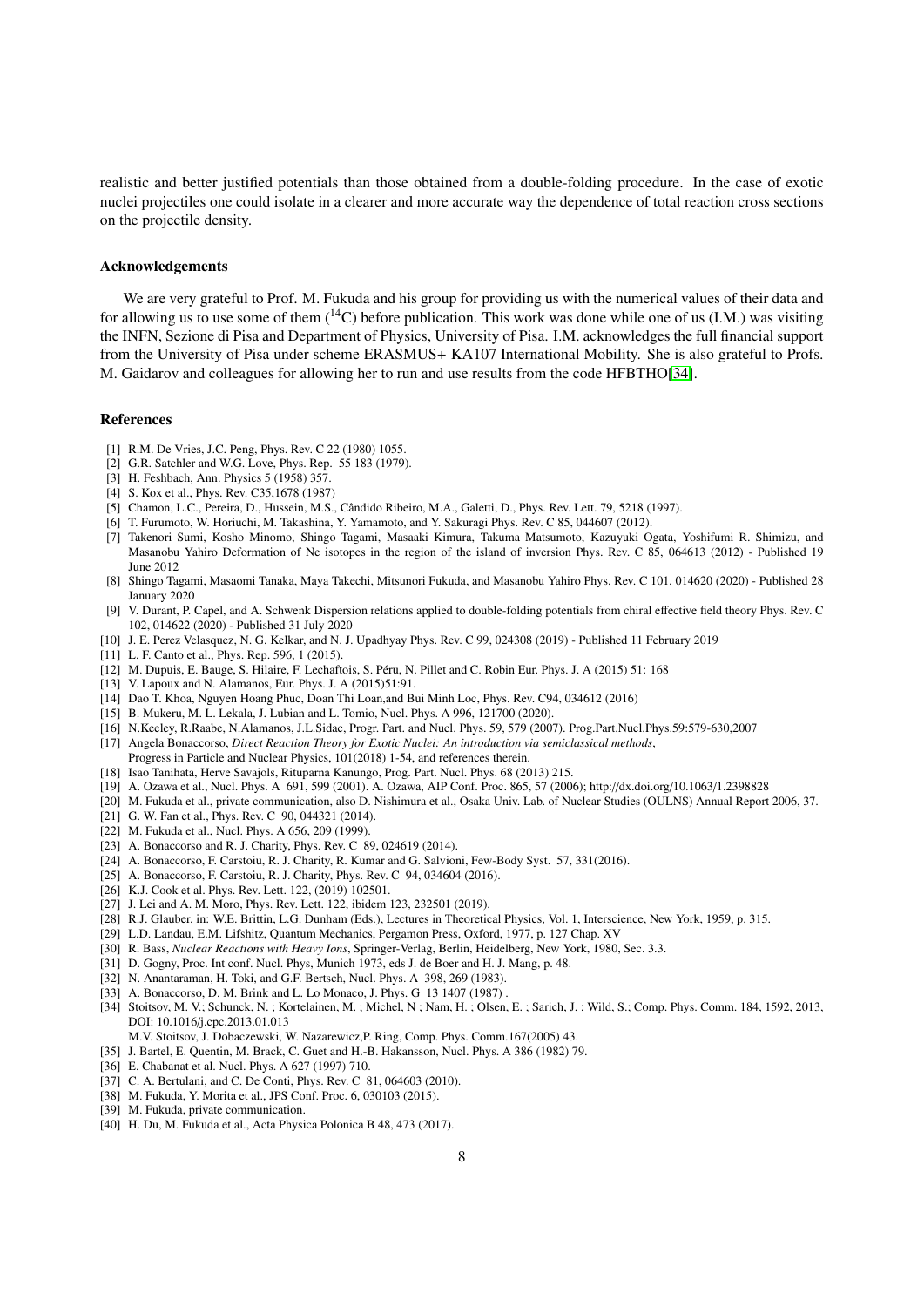- <span id="page-8-0"></span>[41] K. Tanaka, M. Fukuda et al., Eur. Phys. J. A 25, s01, 221 (2005).
- <span id="page-8-1"></span>[42] A. Bonaccorso and F. Carstoiu, Phis. Rev. C 61, 034605 (2000).
- <span id="page-8-2"></span>[43] C. Mahaux and R. Sartor, Advances in Nuclear Physics, edited by J. W. Negele and Erich Vogt, Vol. 20 (Kluwer Academic Publishers, New York, 1991), p. 1.
- <span id="page-8-3"></span>[44] A. J. Koning, J. P. Delaroche, Nucl. Phys. A 713 231 (2003).